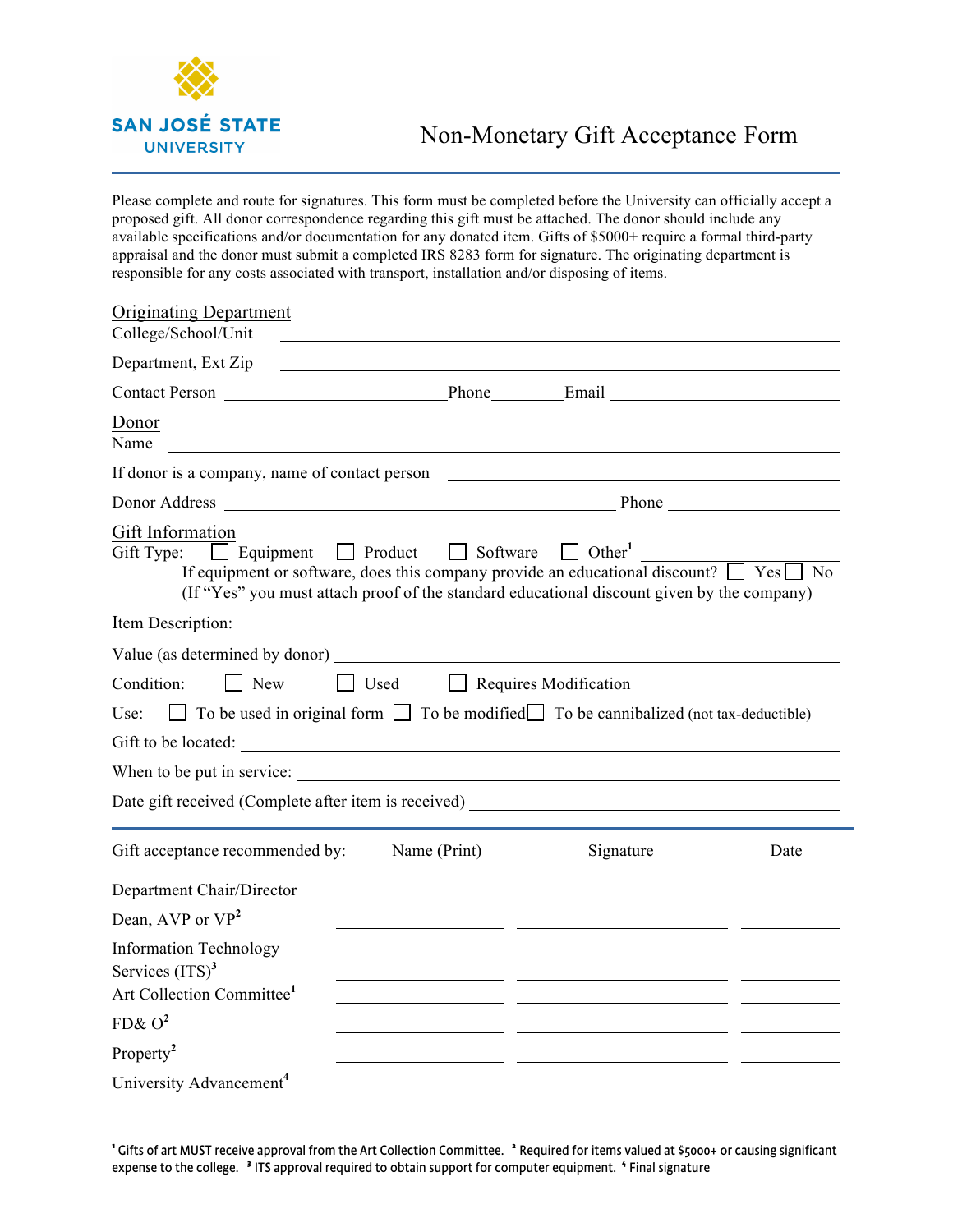## **Non-Monetary Gift Acceptance Procedure**

## **Definition**

A non-monetary gift, commonly identified as "gift-in-kind", is a voluntary contribution of goods or services that can be used to advance the mission of San José State University or can be readily converted to cash and may qualify as a charitable deduction for the person(s) making the gift. Please note that contributed services cannot be counted as a gift and do not qualify as a charitable tax deduction to the donor. However, a donor of services may be able to deduct expenses incurred while performing said services. In such cases, the donor should be advised to consult with a tax accountant.

## **Purpose**

The IRS has specific regulations regarding gifts-in-kind. This procedure outlines the process an employee of San José State University should follow when presented with a non-monetary gift. It limits the liability that may inadvertently be assumed by placing value on gifts or by accepting a gift that does not advance the mission of San José State University or cannot be readily converted to cash. It further assures that a donor will receive timely acknowledgement of his/her contribution.

## **Procedure**

- 1. When presented with a potential non-monetary (in-kind) gift, an individual must assess if the gift can be used to advance the mission of San José State University or could be readily converted to cash. If there is any question as to whether the contribution meets either of these criteria, the individual should contact his/her immediate supervisor or the Advancement Services Manager at (408) 924-1799.
- *2.* If the gift is accepted, the receiver should offer an immediate and sincere expression of gratitude. At that time, the donor should be encouraged to complete a San José State University Non-Monetary (In-Kind) Gift Intent form. If the donor is unable or unwilling to complete the form, the receiver may complete the form. In this instance the receiver must write "N/A" as the gift value and note that the form was completed by him/her beneath the donor signature line. *The individual accepting the gift cannot offer tax advice or dictate the value of the contribution.*
- 3. If the item is personal property of the donor and is valued at more than \$5,000, the donor must obtain a certified appraisal. The appraisal cannot be dated more than 60 days from the date of the donation. It must be prepared, signed and dated by a qualified appraiser. Federal law requires that the donor pay for the appraisal. (The cost of the appraisal is also tax deductible). This value will be used for gift reporting purposes only.
- 4. Once the donor has completed the form, the receiver must complete the San José State University Non-Monetary Gift Acceptance form and route it for all required signatures in the order they are listed. Gifts of art, IT software and equipment, and items valued over \$5,000 require additional signatures and the completion of the Supplemental page.
- 5. To finalize gift, the completed Intent and Gift Acceptance forms with all supporting documentation must be submitted to University Advancement, Advancement Services Dept. (Clark Hall 300, ext. zip 0184) who will send a formal letter of acceptance from the university to the donor and send copies to the receiving department.